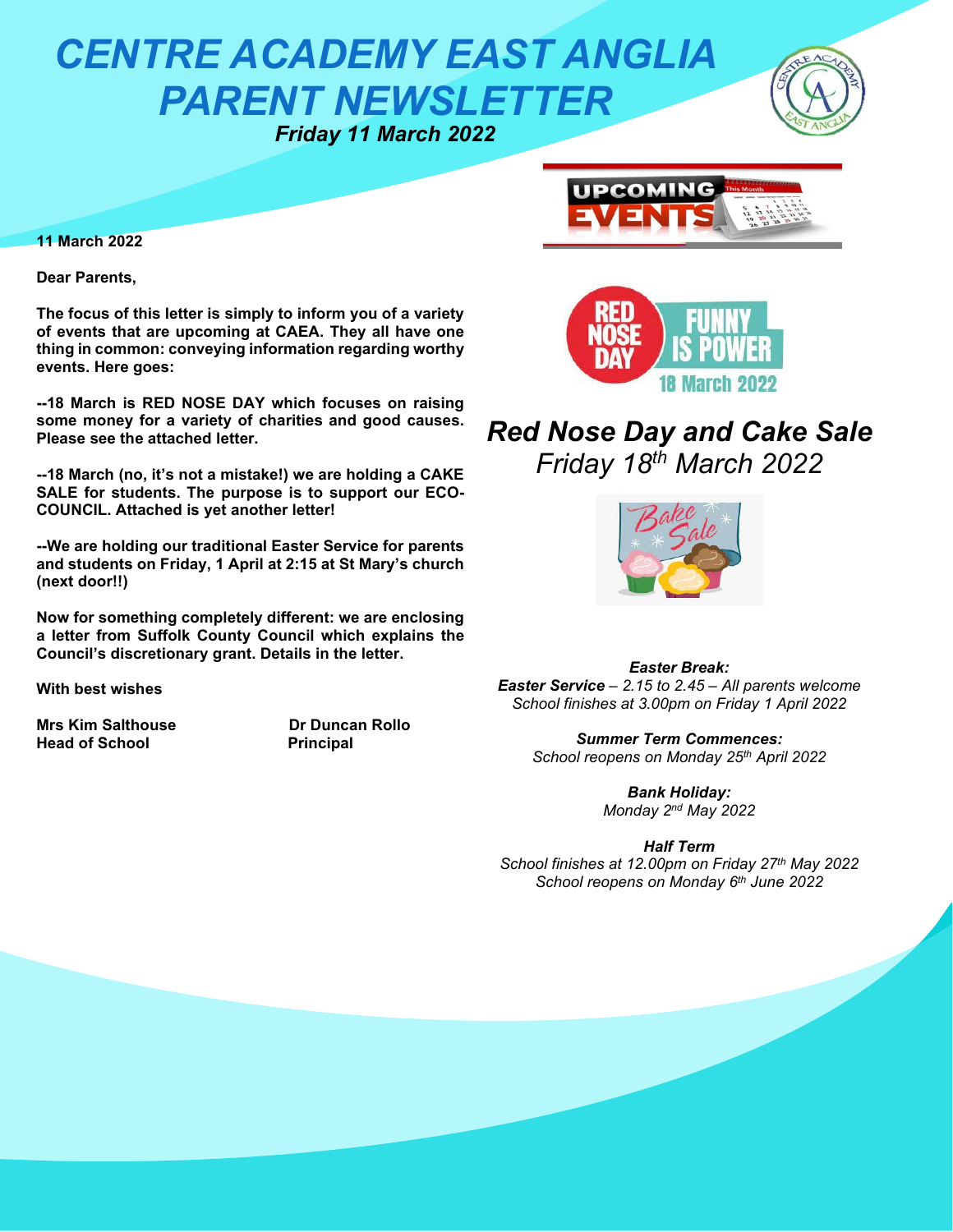Motices

## *Students Who Travel by Taxi*

Please could parents ensure that their child's taxi is informed if a child is to be absent from school and does not need to be collected by the taxi. It has come to light on a number of occasions that taxis have arrived at the school at the end of the day to collect students to return home. We have had to explain that the child has been collected for medical appointments/or sent home unwell.

Thank you.

## *School Diaries*

Please could all parents check with their children that they have their school diaries. These should have homework assignments written in. Teachers are also checking these diaries to ensure that all parents and students are aware of the demands being made on the children. The diaries are especially helpful in facilitating communication between class tutors and parents.

## *Boarding House Contact Details:*

Boarding staff can be contacted on the following mobile number during the week, Monday from 8.00 am to Friday 3.00pm. Please can any arrangements for Sunday evening boarding be made in advance prior to 3.00pm on the Friday. The Care Staff do not stay on site at the weekend and will be out of contact during this period.

Thank you for your cooperation in this matter. Boarding Staff - 07555 416 172

### *Gentle Reminders:*

- $\blacksquare$  If you child requires any medication, please ensure that this is handed into the office or Mrs Beadman. Medication will need to be in its original packet along with the relevant paperwork. The item must be clearly labelled with the students name and the instructions of administration.
- Students must not be sent to school if they have a fever/sickness or are feeling ill. Students should be fever/sickness free for 48 hours before returning to school to protect other students from contact with potentially contagious illnesses. Parents will be contacted by the medical staff on duty if a child shows symptoms of illness while in school.
- $\downarrow$  All students will need to bring stationery in to school for their lessons, e.g., pens/pencils and crayons.
- $\ddot{\bullet}$  Please check and sign homework diaries every week; the diaries are a very important tool to communicate with teachers and parents.
- All female students are to wear either trousers or skirts with thick tights when participating in drama lessons or drama activities after school.
- During the summer please ensure your child has sun cream, a sun hat and appropriate glasses with them; all items should be marked with the child's name.

## **www.centreacademy.net | 01449 736404 | admin@centreacademy.net**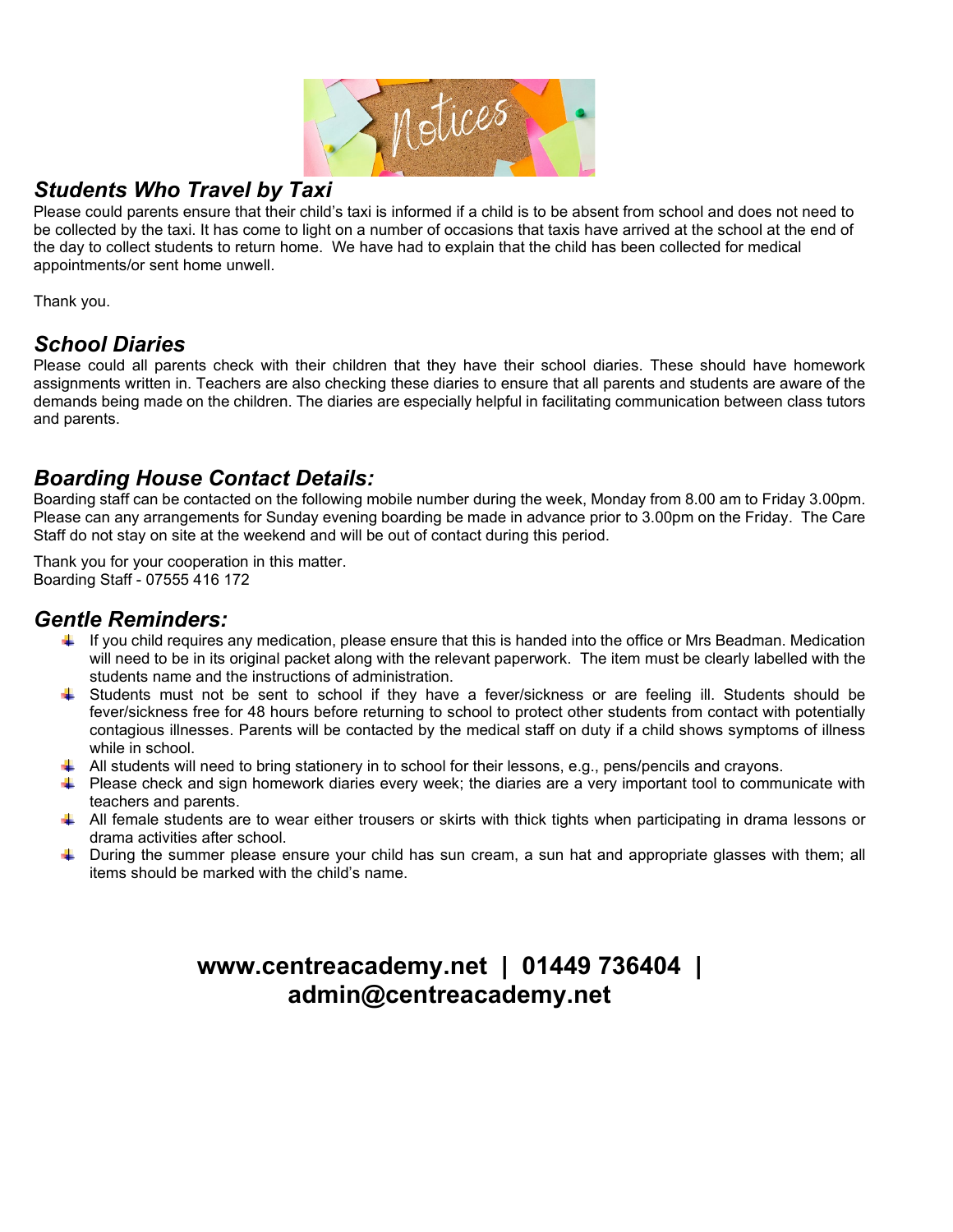

Dear All

Red Nose Day for Comic Relief is coming on Friday 18<sup>th</sup> March!

Since its launch in 1988, Red Nose Day has become a much-anticipated date in the calendar. It's the day when people across the land join forces to raise money for causes in the UK and around the world. Whatever you do, no matter how small, you can help people to live free from poverty, violence, and discrimination. This includes funding organisations that are supporting people right now in Ukraine, and those attempting to cross the border. You have the power to change lives.

Here at Centre Academy, we like to express ourselves as individuals while collectively coming together to support great charitable causes. In this light we invite your children to enjoy a 'Dress in Red or spots' Day on Friday 18<sup>th</sup> March. A contribution of £1 from each student wearing red/spots will go a long way to support this important charity. We know that there has been a lot happening in the world and our lives in recent times and we do understand that your child may not feel able to participate in this event. School uniform will be expected from those not wearing red (remember socks/scarves/ as small pops of red count!).

To add to the fun Miss Schears, and the School Eco Council, will be running a cake stall at break time and/or lunch time, selling home baked goods to raise funds for Ukrainian refugees. Donations gratefully received from Wednesday  $16<sup>th</sup>$ . Students are encouraged to bring a little extra money to enjoy a tasty snack while helping another worthwhile cause.

We look forward to seeing everyone in their finest red/spotty ensembles!

Kind Regards,

Miss Martin, Miss Schears